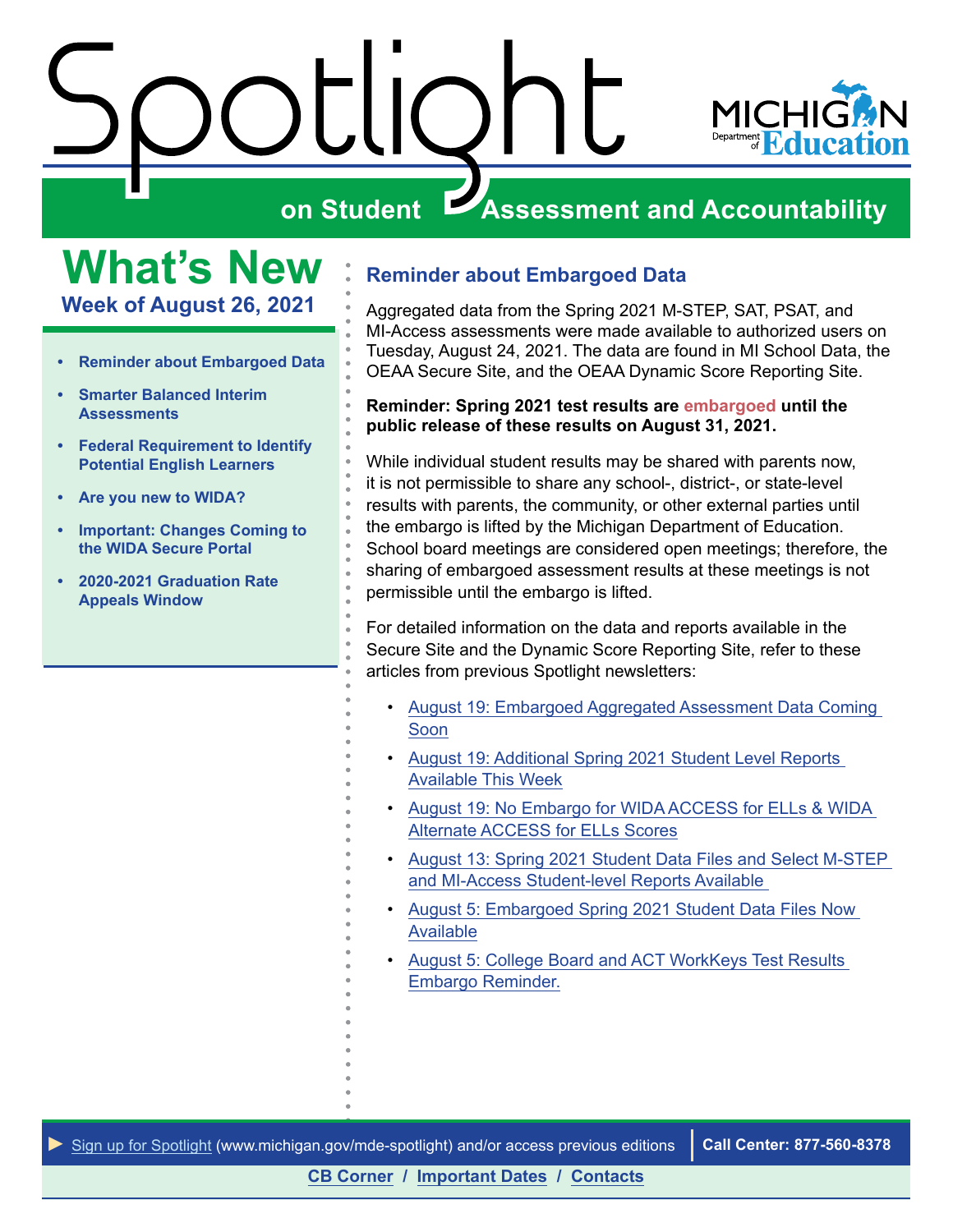### <span id="page-1-0"></span>**Smarter Balanced Interim Assessments**

The DRC-administered Smarter Balanced Interim Assessments are high-quality assessments aligned to Michigan Standards. Assessment options within the Smarter Balanced Interim Assessments vary in length of time and focus to adapt to each educator's needs.

Educators can choose from the following assessments:

- **Interim Comprehensive Assessments (ICAs )** measures similar content as the M-STEP
- **Interim Assessment Blocks (IABs)**  can be used throughout the year to assess smaller bundles of content
- **Focused Interim Assessment Blocks (Focused IABs)** - can be used throughout the year to assess up to three assessment targets to gain a detailed understanding of student learning.

Key features of the Smarter Balanced Interim Assessments:

- 1. Interim Comprehensive Assessments (ICAs) no longer require Educator Scoring
- 2. Interim Comprehensive Assessments (ICAs) have reduced testing time based on educator/ administrator feedback
- 3. All test questions are in the same format and style as Michigan's summative assessments
- 4. Predictive of student performance on the M-STEP summative assessments
- 5. Easy-to-use technology platform that Michigan educators already use and know as it is the same online learning platform used for M-STEP, MI-Access, and WIDA assessments
- 6. Smarter Balanced Interim Assessments are fully integrated with the Michigan Data Hub

Reports are intuitive and user friendly, with fast results and the ability to track student progress over time. Assessment results are also linked to the Tools for Teachers digital platform, a rich resource created by teachers with materials, activities, and lessons that can be used to improve student learning.

For more information on using the Smarter Balanced Interim Assessments, contact Christi Linton at clinton@datarecognitioncorp.com or Ryan Nelson at rnelson@datarecognitioncorp.com.

### **Federal Requirement to Identify Potential English Learners**

The federal Every Student Succeeds Act (ESSA) requires schools to identify new students who may be eligible to receive English language services within 30 days of enrollment. The process and requirements to identify such students can be found in the [Michigan](https://www.michigan.gov/documents/mde/EL_Entrance_and_Exit_Protocol_733722_7.pdf)  [Entrance and Exit Protocol](https://www.michigan.gov/documents/mde/EL_Entrance_and_Exit_Protocol_733722_7.pdf).

### **Are you new to WIDA?**

If you are a new WIDA assessment administrator or a new WIDA/English Language (EL) assessment coordinator, a good starting point for your work is a review of the following resources:

- [New to WIDA?](https://www.michigan.gov/documents/mde/New_to_WIDA-2_717412_7.pdf)directions on how to get access to the variety of systems you will need to access
- [Michigan WIDA Screener & W-APT Policy](https://www.michigan.gov/documents/mde/New_to_WIDA-2_717412_7.pdf)  [Manual](https://www.michigan.gov/documents/mde/New_to_WIDA-2_717412_7.pdf) - basic information about screening students who may be eligible for EL services.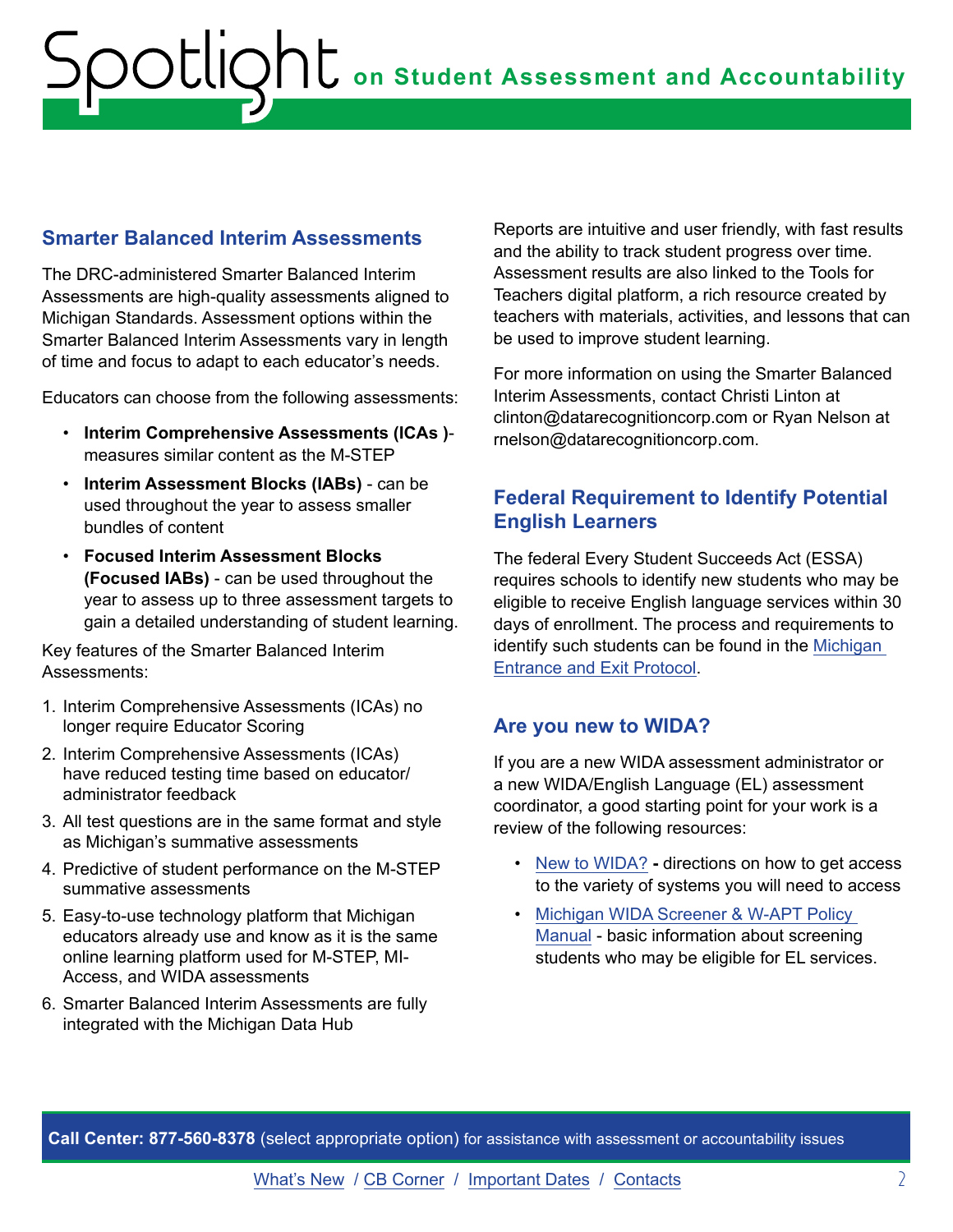### <span id="page-2-0"></span>**Important: Changes Coming to the WIDA Secure Portal**

The WIDA Secure Portal is getting a makeover! Go to WIDA's new web page, [Redesigned WIDA Secure](https://wida.wisc.edu/about/news/redesigned-wida-secure-portal-coming-september-2021?utm_source=CR-MM071221&utm_medium=email&utm_campaign=MondayMail&utm_content=RedesignedPortalArticle)  [Portal: Coming September 2021](https://wida.wisc.edu/about/news/redesigned-wida-secure-portal-coming-september-2021?utm_source=CR-MM071221&utm_medium=email&utm_campaign=MondayMail&utm_content=RedesignedPortalArticle), to learn about what's changing and what you can do to get ready for the change, as well as upcoming opportunities to get more information. Be sure to read the section entitled "What do I need to do to get ready?".

The redesigned portal will look and feel like the public WIDA website, with relevant assessment training, professional learning, and resources that are easier to find.

### **2020-2021 Graduation Rate Appeals Window**

The Center for Educational Performance and Information (CEPI) has opened the 2020-2021 Graduation Rate Appeals Window in the Michigan Student Data System (MSDS). Appealable Graduation Rates were published in the Graduation and Dropout (GAD) application on August 2, 2021.

CEPI sent communication to all schools and districts; however, we are following up on that communication to stress the importance of ensuring graduation rate data are carefully reviewed and that any necessary corrections are made now.

Graduation rates are an important part of accountability calculations. If you have not already done so, take advantage of the opportunity to review and potentially appeal your graduation rate data for the 2020-2021 school year. During the appeals window, you can report end-of-summer graduates, submit cohort year changes, update exit status, and request unique identification code (UIC) linking.

### **Graduation rates can only be appealed during the graduate rate appeals window in the MSDS through September 15, 2021.**

It is imperative that you review your graduation rate data during the appeals window; these data will impact 2021-2022 accountability results. While we are fully committed to ensuring accurate data in graduation rate reporting, we must also meet certain reporting deadlines that do not allow us to change data after the graduation rate appeals window has closed. Take time to review these data now to ensure your school and district graduation rates are accurate.

For the most up-to-date information on the appeals window, visit the [CEPI MSDS Graduation and Dropout](http://www.michigan.gov/cepi/0,1607,7-113-986_50502_56418---,00.html)  [Information web page](http://www.michigan.gov/cepi/0,1607,7-113-986_50502_56418---,00.html). This webpage includes numerous user support materials, including a user guide, frequently asked questions, and a summary of district action needed.

If you have any questions, send an email message to CEPI customer support at [CEPI@michigan.gov.](mailto:CEPI%40michigan.gov?subject=) Include your name, telephone number (including area code and extension), and school/district name along with your message.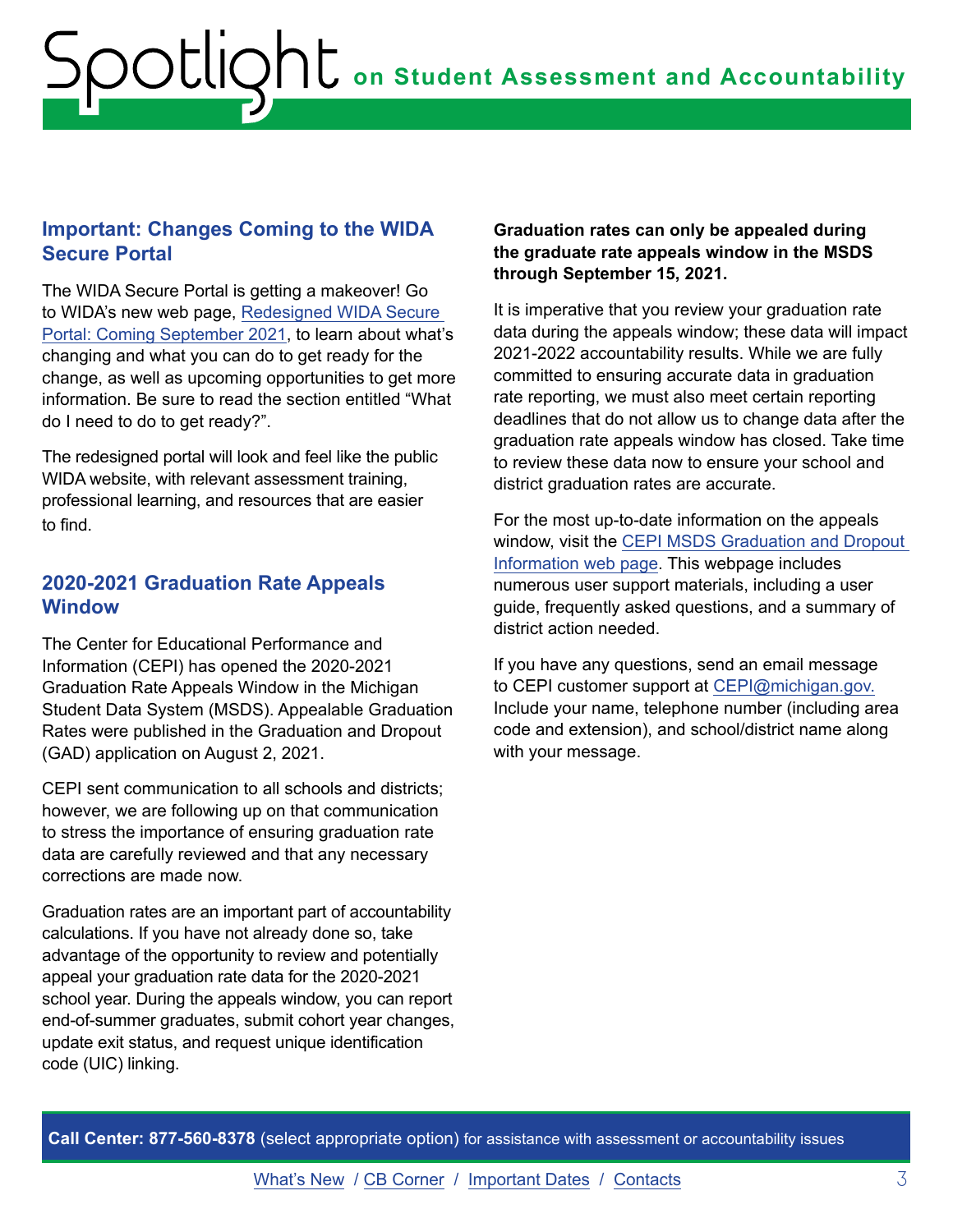## <span id="page-3-0"></span>CB

*Information on SAT*®*, PSAT*™ *8/9, and PSAT*™*10 provided by the College Board*

### **Questions about Fall SAT, PSAT 8/9, or PSAT 10?**

- Call the Michigan Educator Hotline: 866-870-3127 (select Option 1)
- Email: [michiganadministratorsupport@](mailto:michiganadministratorsupport%40collegeboard.org?subject=) [collegeboard.org](mailto:michiganadministratorsupport%40collegeboard.org?subject=)

### **WHAT'S NEW**

### **Fall 2021 Administration of the SAT Suite of Assessments College Board Webinar**

Recent legislation in Michigan requires schools to make the following SAT Suite of assessments available to students in Fall 2021: SAT, PSAT/ NMSQT, and PSAT 8/9 for Grade 9.

| <b>Grade in</b><br><b>Spring</b><br>2021 | <b>Grade in</b><br><b>Fall 2021</b> | <b>Applicable Fall</b><br><b>Assessment</b> |
|------------------------------------------|-------------------------------------|---------------------------------------------|
| 8                                        | 9                                   | <b>PSAT 8/9</b>                             |
| 9                                        | 10                                  | <b>PSAT/NMSQT</b>                           |
| 10                                       | 11                                  | PSAT/NMSQT                                  |
|                                          | 12                                  | <b>SAT</b>                                  |

The College Board Michigan Field Team will conduct a webinar during the week of August 30, 2021, to address how to plan for and order assessments in the College Board Test Ordering System (TOS) for the Fall 2021 administration. Watch for additional information coming soon from your ISD/RESA.

### **If you missed the Fall 2021 SAT, PSAT/ NMSQT Accommodations Deadline**

The accommodations deadline for Fall 2021 SAT and PSAT/NMSQT was August 24. Submission by the deadline was to guarantee a review by the October test dates if documentation was required to be submitted. As a reminder, the SSD Online site remains open. If you missed the deadline, you can submit your request as soon as possible. Your request may go through the school verification processes and be approved within a few days, depending on the request being made.

**Note:** The test ordering site will not indicate that the Michigan Department of Education will be paying for the assessments this fall. More information will be available about the invoicing process soon.

Schools must have a Level 2 AI Code to order assessments in the College Board test ordering site. If you receive an error indicating you cannot order assessments, it is because your school only has a Level 1 AI Code.

The quickest way to convert your Level 1 AI Code to a Level 2 AI Code is to fill out this [online form](https://aiform.cds-prod.collegeboard.org) (https://aiform.cds-prod.collegeboard.org). The process usually takes about 5 days.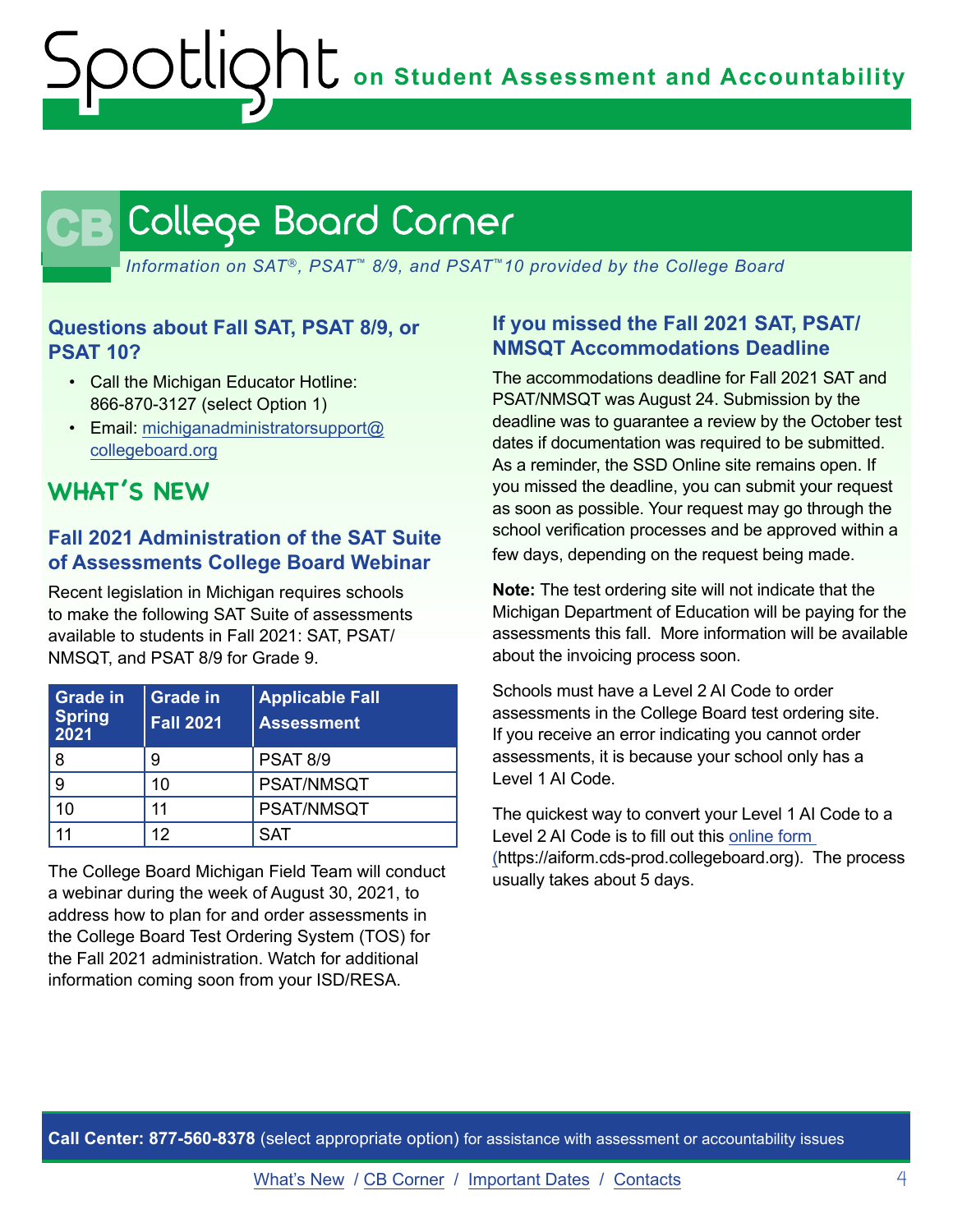## **CB**

### **REMINDERS**

### **Fall 2021 Dates and Deadlines**

- All Fall 2021 assessments must be ordered in the [College Board Test Ordering Site](http://ordering.collegeboard.org) (http:// ordering.collegeboard.org). **Do not order assessments for Spring 2022 in the Test Ordering Site.**
- PSAT 8/9 can be administered digitally or in the paper/pencil mode. PSAT/NMSQT and SAT are paper-based only assessments.
- Cohorts of students can be flexibly scheduled for testing on any of the available test dates for PSAT 8/9 and SAT School Day.
- Schools can choose two of the three designated testing dates to administer PSAT/NMSQT. If schools want to offer the Saturday option, they must also offer one of the other weekday options.
- Students in grades 10 and 11 can take the PSAT/NMSQT in the same testing room, if necessary.
- Schools can start testing earlier and/or later in the day than usual and split their students into different testing groups on a single day. All testing must start before the first group to test completes testing. In other words, no group of students can begin testing after another group has completed the test.
- All SAT test books must be returned to the College Board.
- PSAT/NMSQT test books administered on Saturday, October 16 must be returned to College Board.
- All other test books can be securely stored and returned to students when scores are released.
- College Board does not approve accommodations for PSAT 8/9 in the fall. Desired accommodations can be ordered and administered, as needed, by the school. Approvals are required in SSD Online for testing in Spring 2022.
- For more information on each assessment:
	- » [SAT School Day](https://collegereadiness.collegeboard.org/sat/k12-educators/sat-school-day/timeline) (https://collegereadiness. collegeboard.org/sat/k12-educators/satschool-day/timeline)
	- » [PSAT/NMSQT](https://collegereadiness.collegeboard.org/psat-nmsqt-psat-10/k12-educators) (https://collegereadiness. collegeboard.org/psat-nmsqt-psat-10/k12 educators)
	- » [PSAT 8/9](https://collegereadiness.collegeboard.org/psat-8-9/k12-educators/dates) (https://collegereadiness. collegeboard.org/psat-8-9/k12-educators/dates)

#### *(Continued on next page)*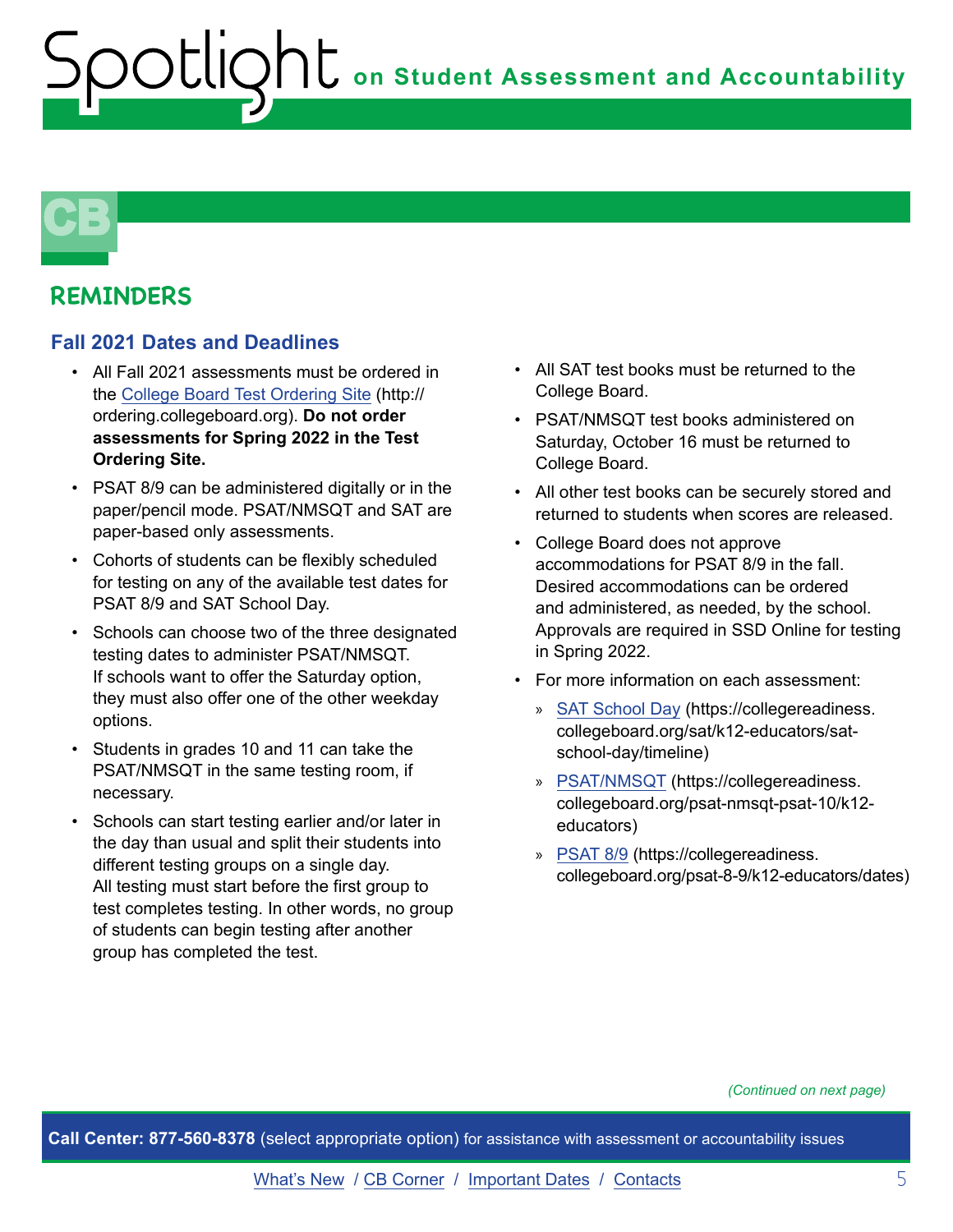## **CB**

| <b>Assessment</b>                                                                   | <b>Test Dates/Windows</b>                                                | <b>Important Dates</b>                                                                 |  |
|-------------------------------------------------------------------------------------|--------------------------------------------------------------------------|----------------------------------------------------------------------------------------|--|
| PSAT 8/9 for Grade 9                                                                | Window opens September 20.<br>Testing must be concluded by<br>October 29 | Order test books: No later than four weeks<br>prior to your chosen test date           |  |
| <b>PSAT/NMSQT for Grades</b><br>10 and 11                                           | Wednesday, October 13<br>Saturday, October 16*<br>Tuesday, October 26    | <b>Request accommodations: August 24</b><br>Deadline to Order Test Books: September 15 |  |
| SAT for Grade 12                                                                    | Wednesday, October 13<br>Thursday, October 28                            | Request accommodations: August 24<br>Deadline to Order Test Books: September 15        |  |
| * Schools that provide Saturday testing must also provide a weekday testing option. |                                                                          |                                                                                        |  |

### **Fall 2021 Testing**

Recent legislation signed by Governor Whitmer contains language that requires districts to make the PSAT 8/9 for Grade 9, PSAT/NMSQT for Grades 10 and 11, and SAT for Grade 12 available in Fall 2021.

- Students who were unable to take the assessment in Spring 2021 are eligible to take the applicable fall assessment.
- Students who took a College Board assessment in Spring 2021 and request to take the test again are eligible to take the applicable fall assessment.
- Students may participate but they are not required to take Fall 2021 assessments.
- Results from Fall 2021 assessments will not be included in accountability reporting.
- The SAT Essay is not available in Fall 2021.
- Schools must order assessments in the College Board test ordering site for Fall 2021 testing.

| <b>Grade in Spring 2021</b> | <b>Grade in Fall 2021</b> | <b>Applicable Fall Assessment</b> |
|-----------------------------|---------------------------|-----------------------------------|
|                             |                           | <b>PSAT 8/9</b>                   |
|                             |                           | <b>PSAT/NMSQT</b>                 |
| 10                          |                           | <b>PSAT/NMSQT</b>                 |
|                             |                           | <b>SAT</b>                        |

Spring 2022 testing for state accountability will be required whether or not students test in Fall 2021.

College Board and the Michigan Department of Education are working on the details of ordering and payment processes for Fall 2021. More information will be available in a future Spotlight.

**Call Center: 877-560-8378** (select appropriate option) for assistance with assessment or accountability issues

[What's New](#page-0-0) / [CB Corner](#page-3-0) / [Important Dates](#page-6-0) / [Contacts](#page-7-0) 6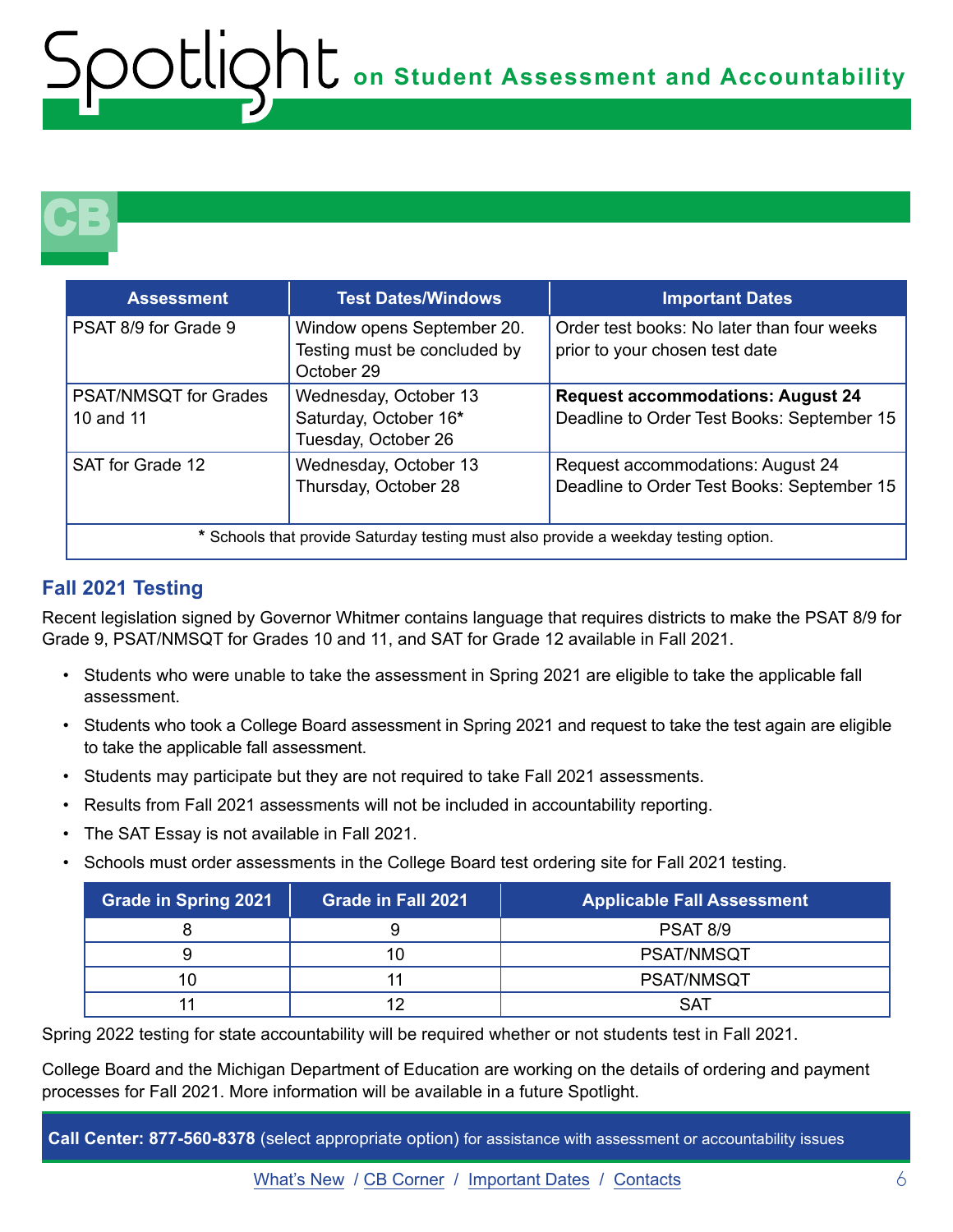### <span id="page-6-0"></span>**Important Dates**

### **August 2021**

### **Early Literacy and Mathematics**

### **Now – October 28, 2021**

• Pre-Identification of students in the OEAA Secure Site for **Early Literacy and Mathematics Benchmark Assessments (K-2)** 

### **Early Literacy and Mathematics**

### **Now – October 29, 2021**

• **Early Literacy and Mathematics Benchmark Assessments (K-2)** Fall 2020 testing window

**Call Center: 877-560-8378** (select appropriate option) for assistance with assessment or accountability issues

 $\Gamma$ 

5

 $12$ 

6

13

Thu

Wed